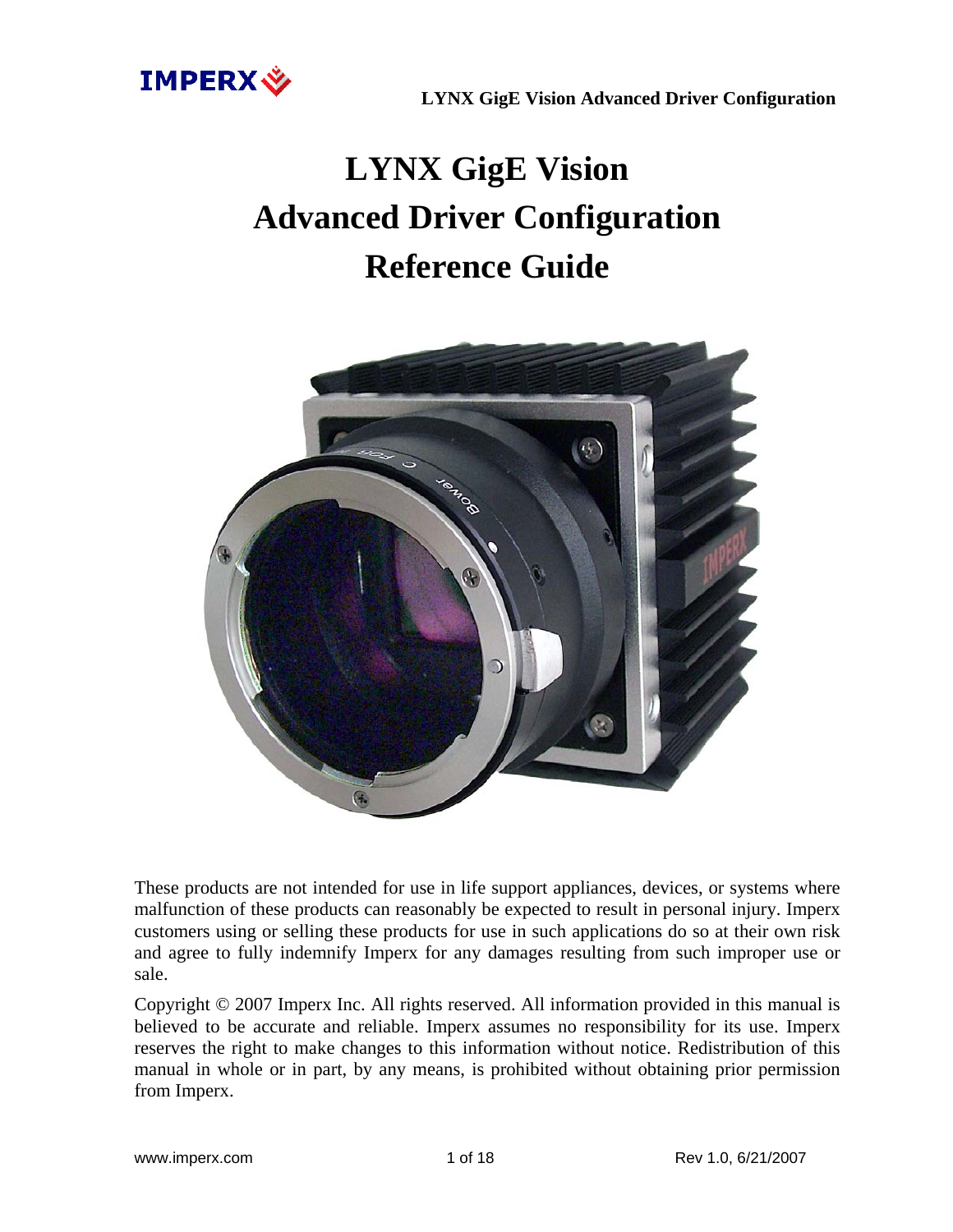

## Revision History

| 1.0 | 05/21/07 J. Egri | <b>Initial Release</b> |
|-----|------------------|------------------------|
|     |                  |                        |
|     |                  |                        |
|     |                  |                        |
|     |                  |                        |
|     |                  |                        |
|     |                  |                        |
|     |                  |                        |
|     |                  |                        |
|     |                  |                        |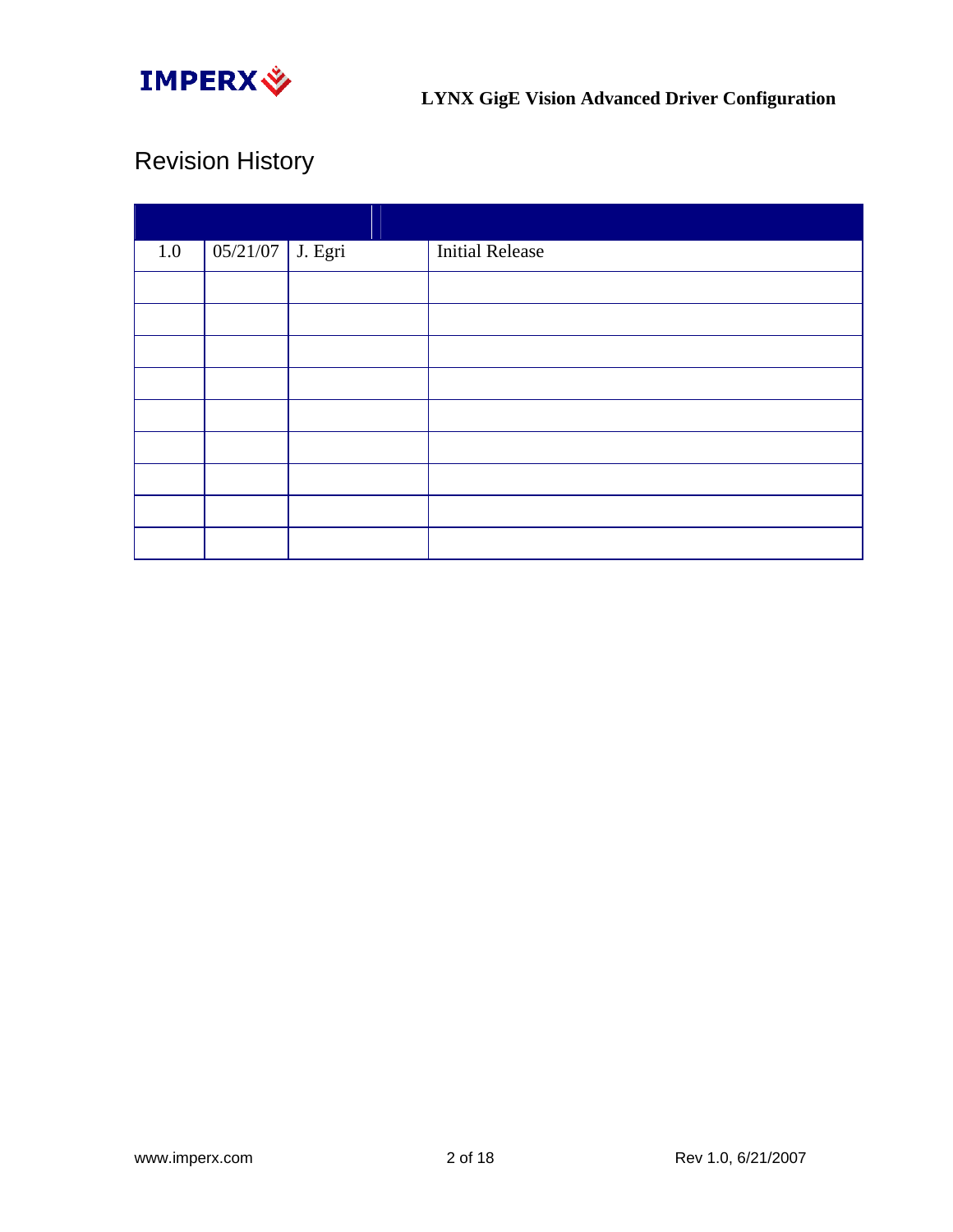

## **Table of Contents**

| 1            |     |  |  |
|--------------|-----|--|--|
| 2            |     |  |  |
|              | 2.1 |  |  |
|              | 2.2 |  |  |
|              | 2.3 |  |  |
| $\mathbf{3}$ |     |  |  |
|              | 3.1 |  |  |
|              | 3.2 |  |  |
|              | 3.3 |  |  |
| 4            |     |  |  |
|              | 4.1 |  |  |
|              | 4.2 |  |  |
|              | 4.3 |  |  |
| 5            |     |  |  |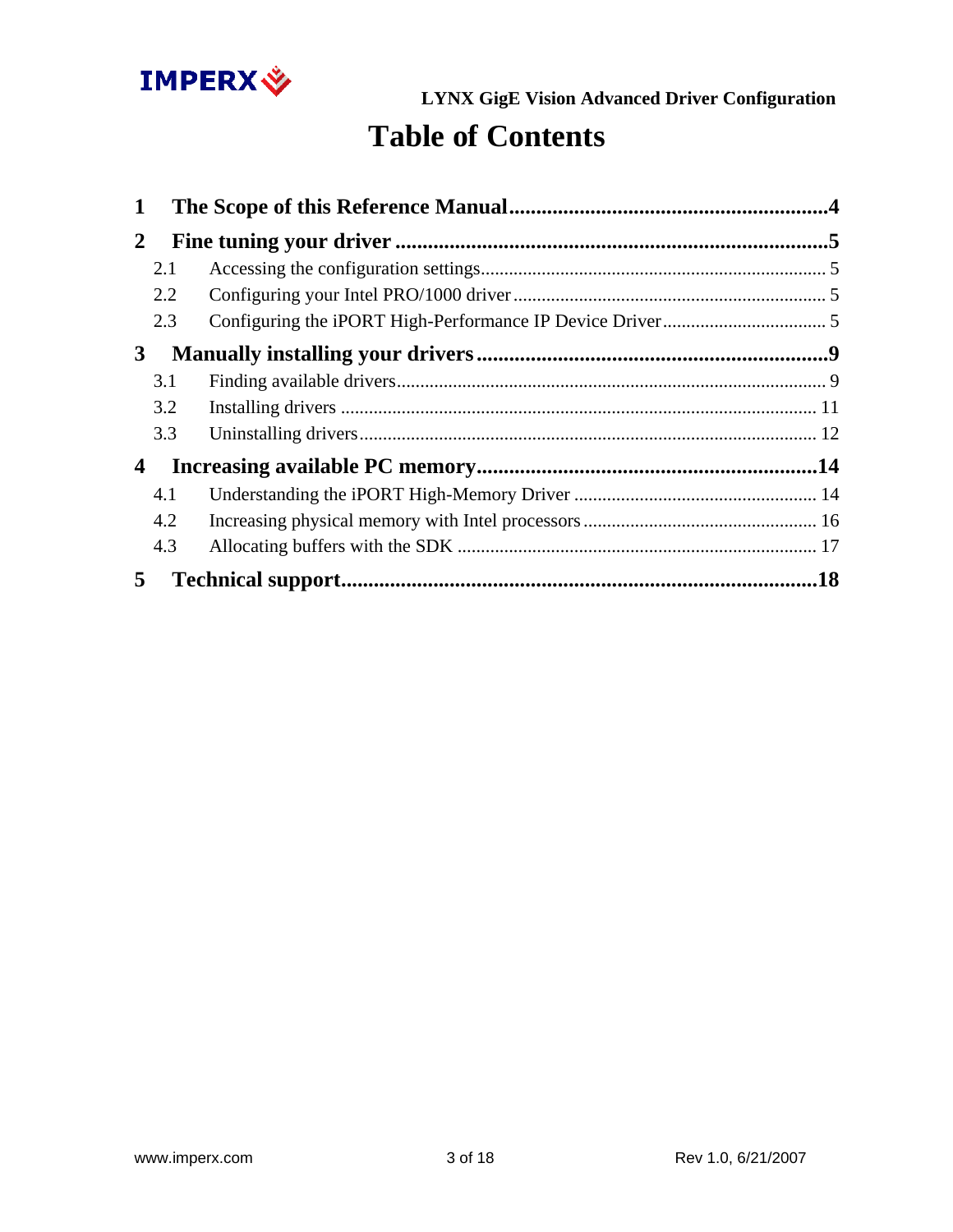<span id="page-3-0"></span>

# **1 The Scope of this Reference Manual**

This reference guide describes how to configure advanced driver settings for your eBUS, iPORT and Intel drivers. For an overview of the entire setup procedure, including a simplified driver installation procedure, see the eBUS Quick Start Guide.

If your image-capture application is memory intensive, you may want to also use the iPORT High-Memory Driver. The iPORT High-Memory Driver works with the iPORT High-Performance IP Device Driver and lets you access more memory than would otherwise be possible with Windows.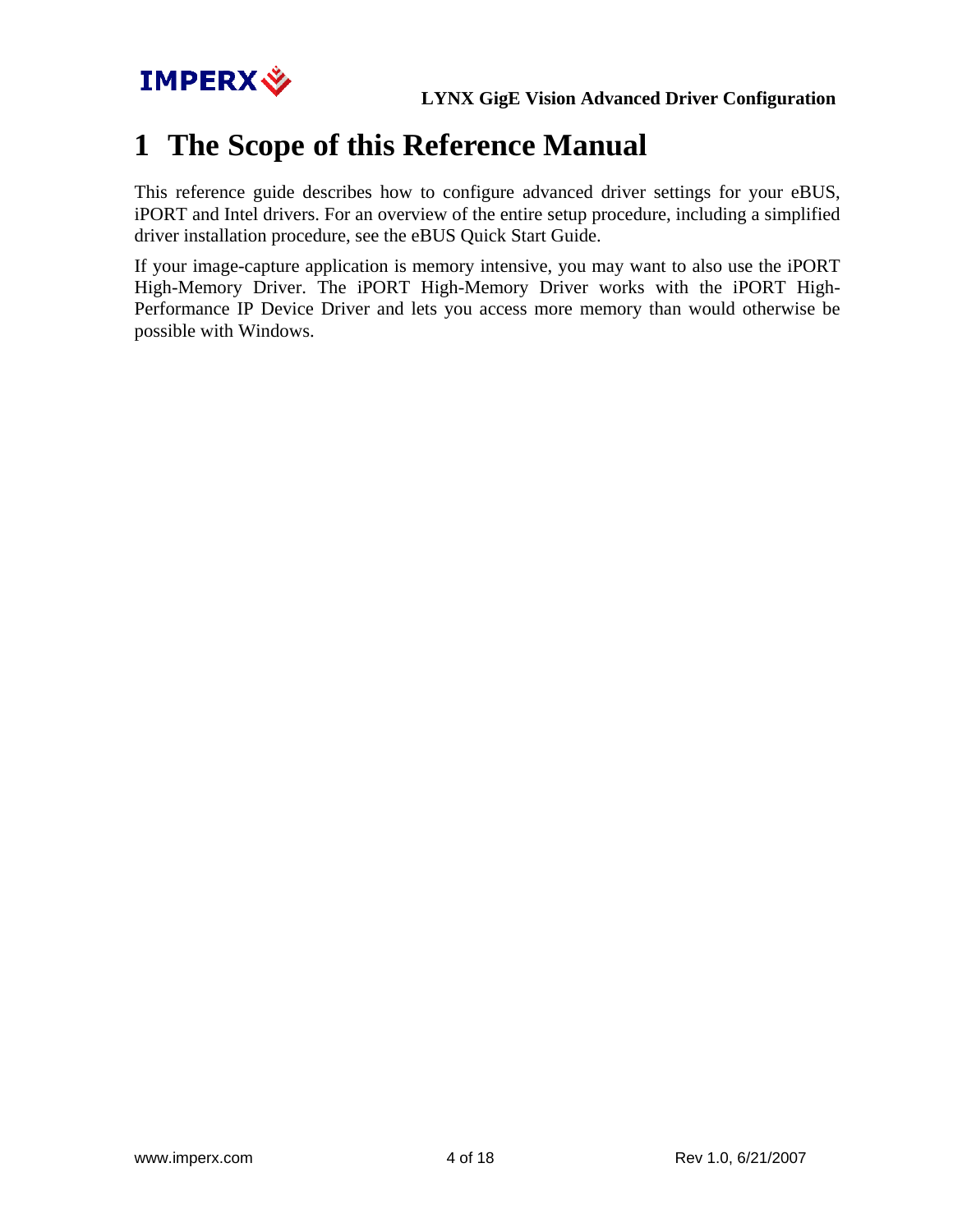# <span id="page-4-0"></span>**2 Fine tuning your driver**

Some drivers have configuration settings that let you modify the behavior of your driver.

## **2.1 Accessing the configuration settings**

Some drivers include a DLL that adds one or more tabs to the Windows Properties dialog.

#### **To access the configuration settings using Windows XP:**

- 1. From the Windows Start menu, select **Start** > **Control Panel**. The **Control Panel** folder appears.
- 2. Open the **System** shortcut. The **System Properties** dialog appears.
- 3. Select the **Hardware** tab.
- 4. In the **Device Manager** pane, click **Device Manager**. The **Device Manager** dialog appears.
- 5. Right-click your adapter and select Properties. (Your adapter may be listed under **PRO/1000 Grabber Devices** or **Network adapters**.) The **Intel PRO/1000 Adapter Properties** dialog appears. Your driver may include a **Settings** tab and/or an **Advanced** tab.

## **2.2 Configuring your Intel PRO/1000 driver**

Intel PRO/1000 network drivers can be configured, but the parameters differ by model. To see the parameter descriptions for your particular model of network adapter, go to Intel's website at www.intel.com/support/network/adapter/.

## **2.3 Configuring the iPORT High-Performance IP Device Driver**

You can configure a variety of settings for your iPORT High-Performance IP Device Driver using the **Settings** tab and **Advanced** tab.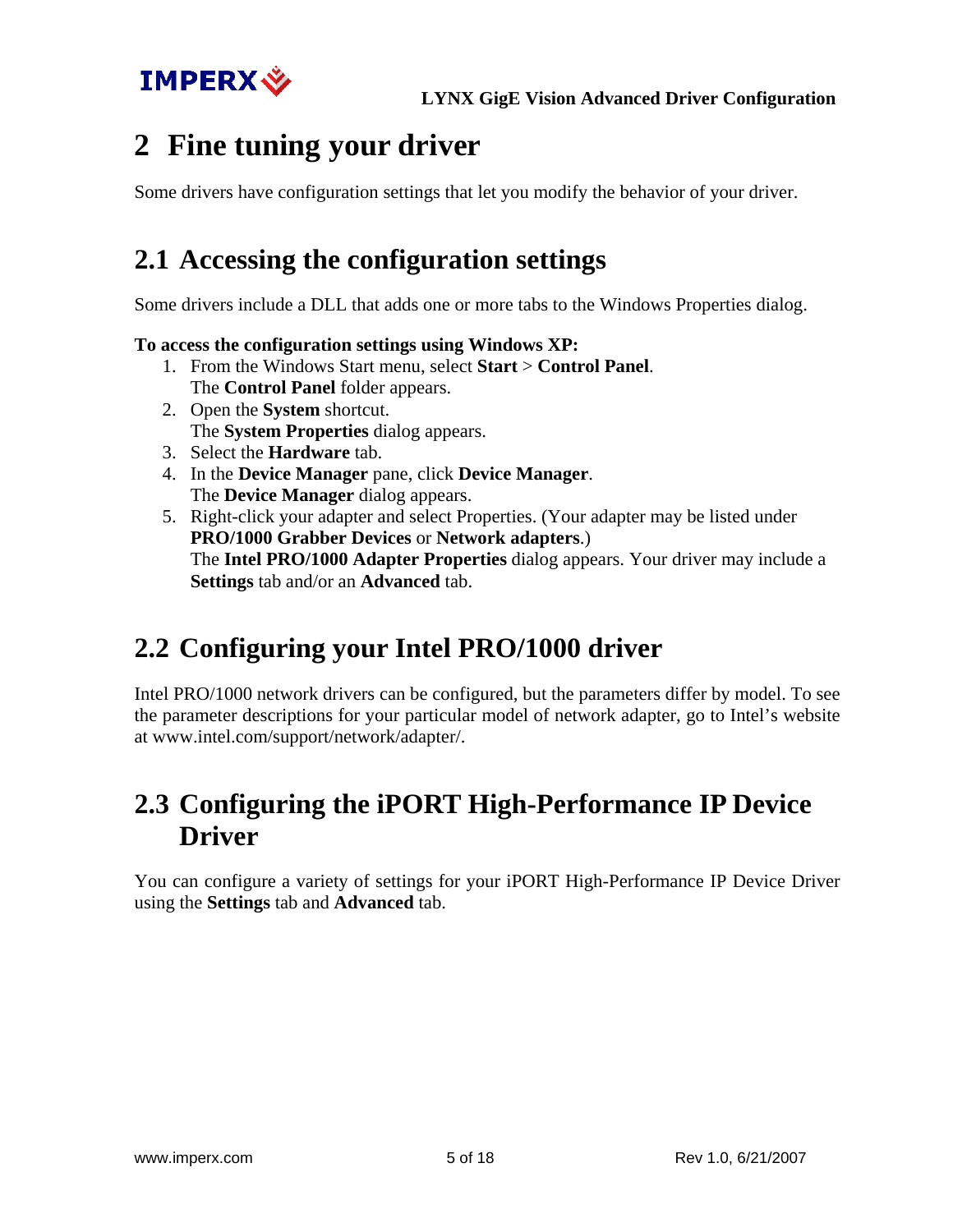

| ?<br>Intel PRO/1000 Adapter (82541 PI) Properties<br>1X)                                                                                                                                                                                                                                      | Intel PRO/1000 Adapter (82541 PI) Properties                                                                                                                                                                                                                                                                                                                                                                                                                                                                                                                                                                 |
|-----------------------------------------------------------------------------------------------------------------------------------------------------------------------------------------------------------------------------------------------------------------------------------------------|--------------------------------------------------------------------------------------------------------------------------------------------------------------------------------------------------------------------------------------------------------------------------------------------------------------------------------------------------------------------------------------------------------------------------------------------------------------------------------------------------------------------------------------------------------------------------------------------------------------|
| Settings                                                                                                                                                                                                                                                                                      | Advanced                                                                                                                                                                                                                                                                                                                                                                                                                                                                                                                                                                                                     |
| Advanced Driver                                                                                                                                                                                                                                                                               | General Settings                                                                                                                                                                                                                                                                                                                                                                                                                                                                                                                                                                                             |
| Details Resources                                                                                                                                                                                                                                                                             | Driver                                                                                                                                                                                                                                                                                                                                                                                                                                                                                                                                                                                                       |
| General                                                                                                                                                                                                                                                                                       | Details   Resources                                                                                                                                                                                                                                                                                                                                                                                                                                                                                                                                                                                          |
| IP Settings<br>$.168$ $.2$ $.1$<br>192<br>IP address<br>255 . 255 . 255 . 0<br>Subnet mask<br>00:0E:0C:AA2:38:4C<br>MAC address<br>DHCP Range<br>192 . 168 . 2 . 16<br>Starting address<br>192 . 168 . 2 . 31<br>Ending address<br>DHCP Table<br>$\Box$ Enabled<br>Add<br>Remove<br>Clear All | Value<br>AnswerFifoSize<br>$\overline{\mathbf{v}}$<br>AnswerReplyDelay<br>8192<br>AnswerTimeout<br>ARPRetryDelay<br>Unit<br><b>ARPRetryMax</b><br><b>DetectQueueSize</b><br>byte<br>DeviceSharing<br>Dma64KProtect<br>Minimum<br>ForceSpeed<br>4096<br>IntThreshold<br><b>MaxConnection</b><br>Maximum<br>PollingDelay<br><b>RxBufferQtv</b><br>60000<br><b>RxBufferSize</b><br>TxBufferSize<br><b>UDPRxFifoSize</b><br><b>UDPRxTimeout</b><br>IntelFifoMode<br>IntOnSmallPackets<br><b>SmallPacketsSize</b><br>Enable SSE memopy<br>Enable SSE Block Size<br>$\checkmark$<br>Default<br>Enable SSE Prefetch |
| 0K                                                                                                                                                                                                                                                                                            | 0K                                                                                                                                                                                                                                                                                                                                                                                                                                                                                                                                                                                                           |
| Cancel                                                                                                                                                                                                                                                                                        | Cancel                                                                                                                                                                                                                                                                                                                                                                                                                                                                                                                                                                                                       |

The dialog for changing the settings includes the maximum, minimum, and default values, as well as the units of each parameter.

Note: Some of the parameters can dramatically change the behavior of your iPORT High Performance IP Device Driver. The default values typically work well for most systems.

#### **iPORT High-Performance IP Device Driver parameters**

#### **AnswerFifoSize** (Bytes)

The size of an internal answer buffer.

**AnswerReplyDelay** (Milliseconds)

The wait time between sending a command and trying to retrieve a reply.

**AnswerTimeout** (Milliseconds)

The time to wait for a command reply.

- **ARPRetryDelay** (Milliseconds) The time between two ARP requests.
- **ARPRetryMax** (Numeric)

The maximum number of ARP requests.

#### **DetectQueueSize** (Numeric)

The maximum number of detection requests that the iPORT High-Performance IP Device Driver can buffer.

#### **DeviceSharing** (Boolean)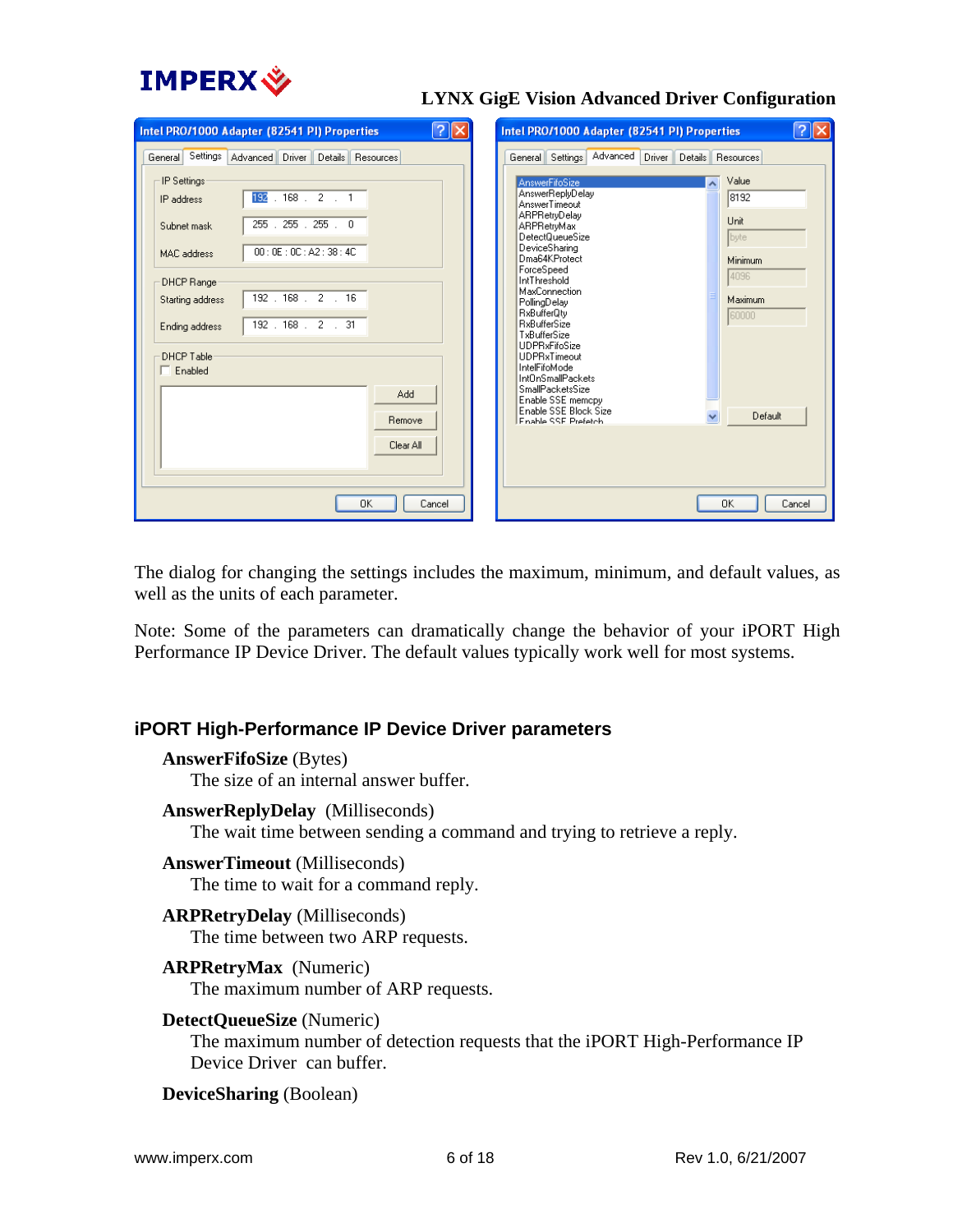

When enabled (value of **1**), the IP Engine can be shared by more than one application.

#### **Dma64Kprotect** (Boolean)

When enabled (value of **1**), the iPORT High-Performance IP Device Driver stores buffers larger than 4K in contiguous memory pages of 4K each. This parameter is useful for motherboards with chipsets that have trouble with direct memory access (DMA) to the second 4K page. Enabling this mode may correct problems with corrupted images or Windows crashes.

#### **ForceSpeed**

The link speed between the network adapter and IP Engine. The possible values are:

- **0** Auto-detect
- **1** 10 Mb/s
- **2** 100 Mb/s
- **3** 1,000 Mb/s

#### **IntThreshold**

The level of fullness of the buffer that causes the network adapter to send an interrupt to the PC.

- **0** Interrupt when buffer hits 50%. Best for legacy PCs or embedded computers with limited resources.
- **1** Interrupt when buffer hits 75%.
- **2** Interrupt when buffer hits 87.5%. Best for medium and high-end PCs.

#### **MaxConnection** (Numeric)

The maximum number of simultaneous connections to IP engines.

#### **PollingDelay** (Milliseconds)

The time to wait between polling. When the host PC is monitoring for a change, it polls the IP Engine. However, most of the time, the IP Engine sends changes in the form of an interrupt packet. See **IntOnSmallPackets**.

#### **RxBufferQty** (Numeric)

The number of reception buffers.

#### **RxBufferSize** (Bytes)

The size of a reception buffer. For example, if a packet is 3000 bytes long and **RxBufferSize** is smaller, the packet will be discarded.

#### **TxBufferSize** (Bytes)

The size of a transmission buffer. See **RxBufferSize**.

#### **UDPRxFifoSize** (Bytes)

The size of the internal buffer for receiving packets when using the iPORT SDK CySocketUDP class.

#### **UDPRxTimeout** (Milliseconds)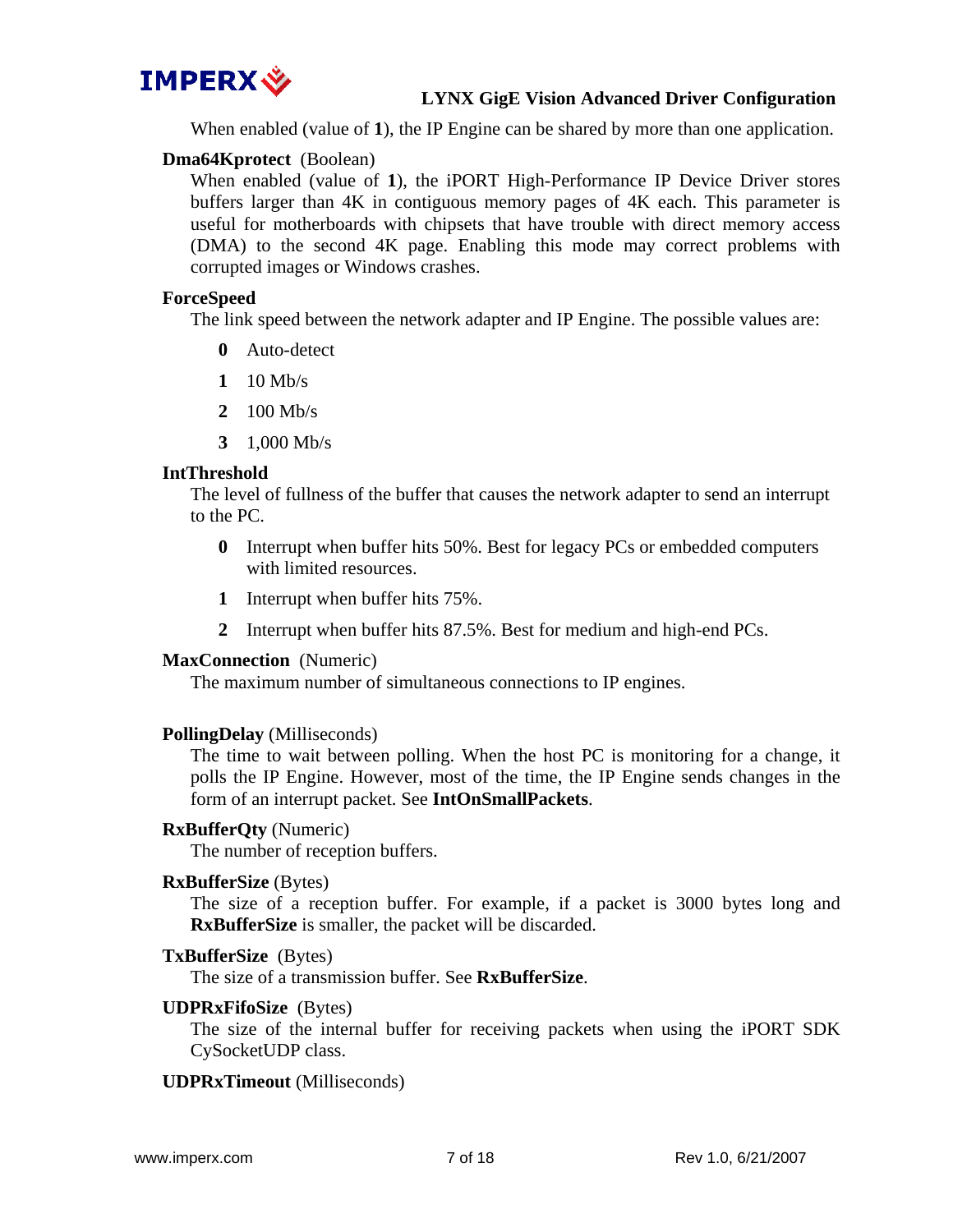

The maximum time that the iPORT High-Performance IP Device Driver waits for a packet when using the iPORT SDK CySocketUDP class.

#### **IntelFifoMode**

An iPORT Hydra-specific parameter that specifies how the PRO/1000's internal FIFO is configured. Available values include:

- **0** Most of the FIFO is assigned to the incoming data.
- **1** The FIFO is configured equally for both outgoing and incoming data.
- **2** Most of the FIFO is assigned to the outgoing data.

#### **IntOnSmallPackets** (Boolean)

When enabled (value of **1**), the network adapter generates an interrupt if it receives a packet of a size equal to or smaller than the **SmallPacketSize** parameter. Enabling this parameter is useful for optimizing serial data communications.

When disabled (value of **0**), the iPORT High-Performance IP Device Driver waits until a timeout occurs before handling the packet (reducing CPU usage but slowing serial communications).

Note: Intel PRO/1000 network adapters with the 82544 chipset don't support small packet interrupts.

#### **SmallPacketsSize** (Bytes)

The maximum size of a small packet (used in conjunction with the **IntOnSmallPackets** parameter).

Packets that are smaller than this setting cause the network adapter to generate an interrupt to ensure that small packets don't sit indefinitely in the queue. Small packets typically contain command acknowledgements and interrupt requests from the IP Engine.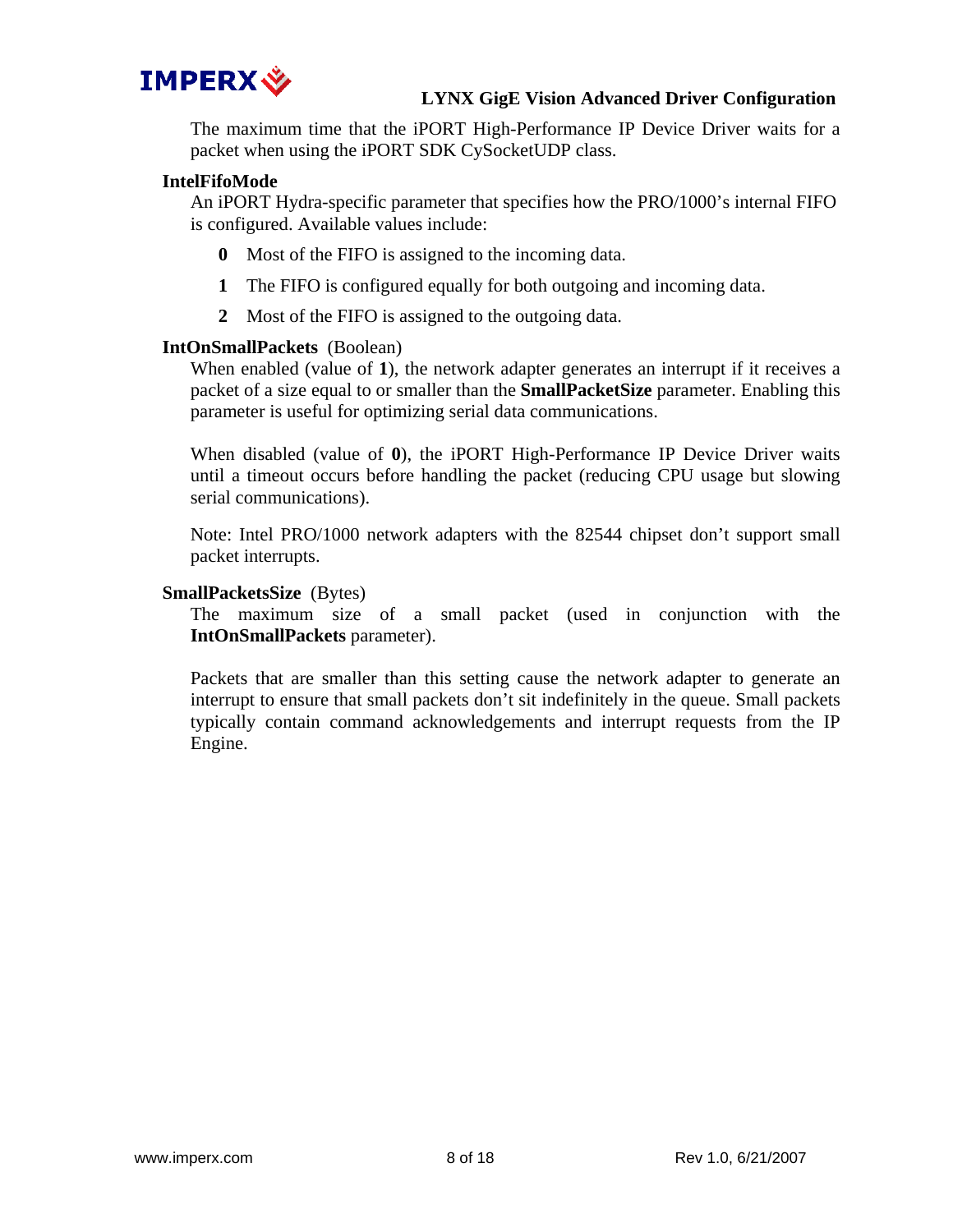<span id="page-8-0"></span>

## **3 Manually installing your drivers**

In some cases, you may want to manually install your drivers. Generally, using the eBUS Driver Installation Tool is faster, easier, and more reliable. To automatically install your drivers using the eBUS Driver Installation Tool, see the eBUS Quick Start Guide.

The procedure described below is for a Windows XP and is as generic as possible. However, Windows has many variants and the exact procedure for accomplishing various system-level tasks can vary dramatically. In some cases, subtle Windows settings may prevent installation or cause Windows to proceed automatically. If you encounter difficulty, consult your IT department.

Some drivers work in conjunction with the regular NIC driver; some don't. If you require both drivers, you must install them sequentially. To learn which drivers use a regular NIC driver, see the eBUS Quick Start Guide. Before uninstalling any drivers, you should find and choose the driver(s) you wish to install.

## **3.1 Finding available drivers**

Imperx's drivers have an inf extension and are located in the subdirectories within the Imperx Inc directory. The following procedure finds and lists all the drivers. For details about these files, see the iPORT Run-Time Library Distribution reference guide.

#### **To manually find available drivers:**

- 1. Using an instance of Windows Explorer (not Internet Explorer) open the default Imperx directory. Typically, the directory is located at C:\Program Files\Imperx Inc.
- 2. Right-click the directory and select **Search**. The **Search Results** dialog appears.
- 3. In left-hand pane, type \*.inf in the **All of part of the file name** box, and click **Search**. The list of available drivers appears in the right hand pane.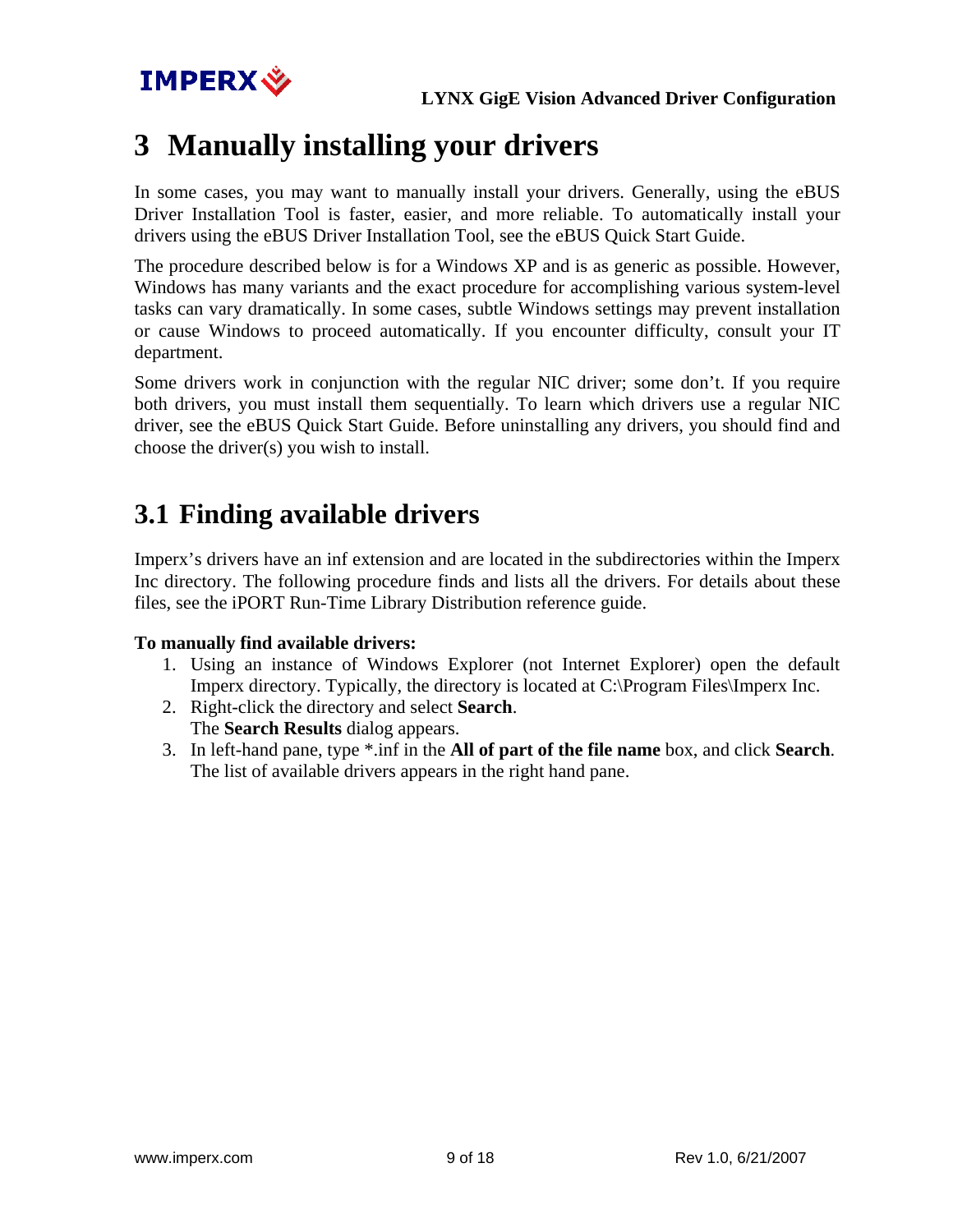

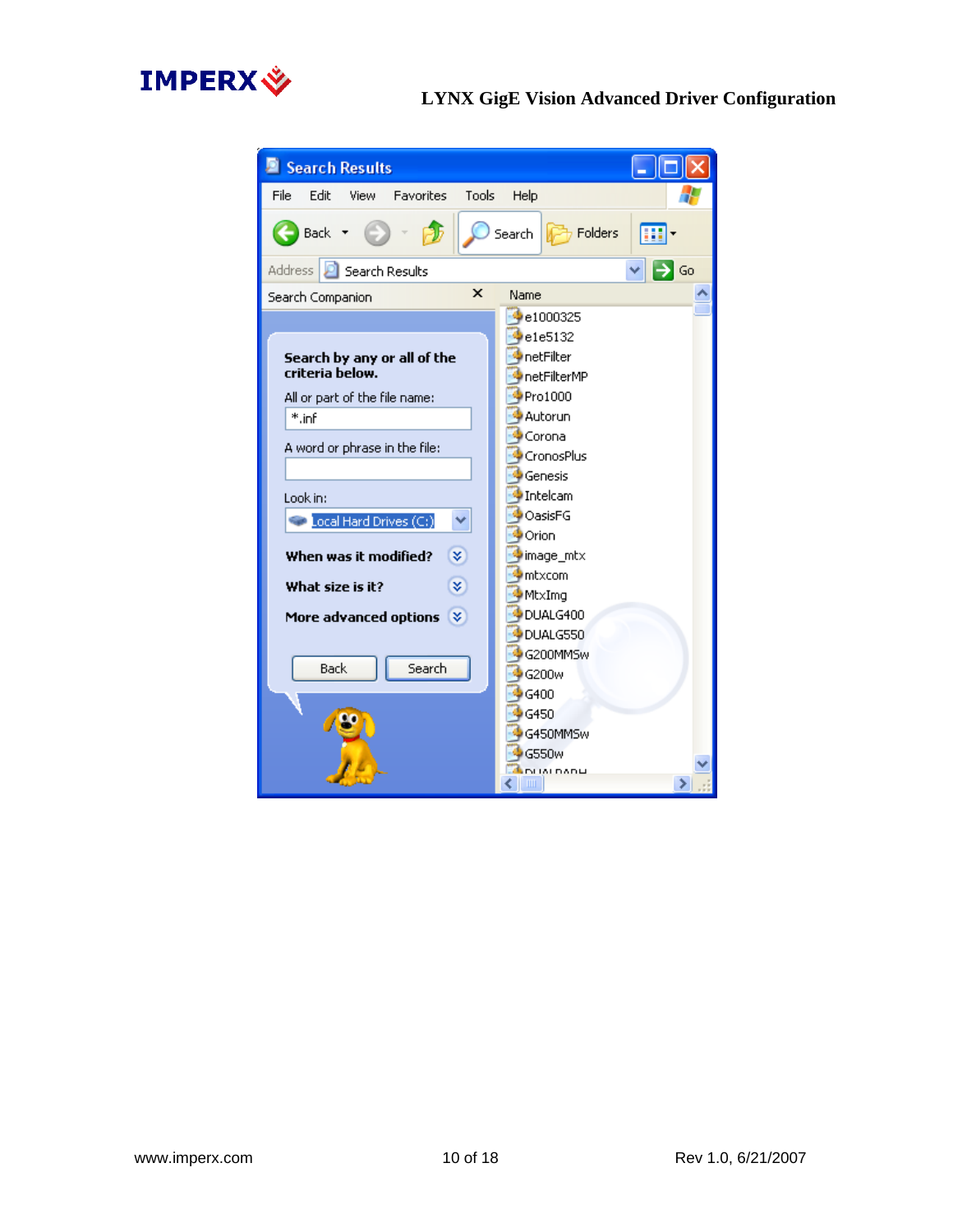<span id="page-10-0"></span>

## **3.2 Installing drivers**

#### **To manually install your drivers:**

1. From the Windows Start menu, select **Start** > **Control Panel** > **System** icon > **Hardware** tab. In the **Device Manager** pane, click **Device Manager**. The Device Manager dialog appears.

| Device Manager                                                                                |  |  |  |
|-----------------------------------------------------------------------------------------------|--|--|--|
| File<br>Help<br><b>View</b><br><b>Action</b>                                                  |  |  |  |
| 6 6 6 3<br><b>≈ X &amp;</b><br>胢                                                              |  |  |  |
| · 田野 Network adapters                                                                         |  |  |  |
| <b>圖學</b> Marvell Yukon 88E8001/8003/8010 PCI Gigabit Ethernet Controller                     |  |  |  |
| -噩譽 Marvell Yukon 88E8001/8003/8010 PCI Gigabit Ethernet Controller - IPEngineFilter Miniport |  |  |  |
| Other devices                                                                                 |  |  |  |
| Ports (COM & LPT)                                                                             |  |  |  |
| PRO/1000 Grabber Devices                                                                      |  |  |  |
| Intel PRO/1000 Adapter (82540 EM)                                                             |  |  |  |
| Intel PRO/1000 Adapter (82541 PI)                                                             |  |  |  |
|                                                                                               |  |  |  |

- 2. Right-click any icon and select **Scan for hardware changes**.
- 3. The **Found New Hardware Wizard** appears.

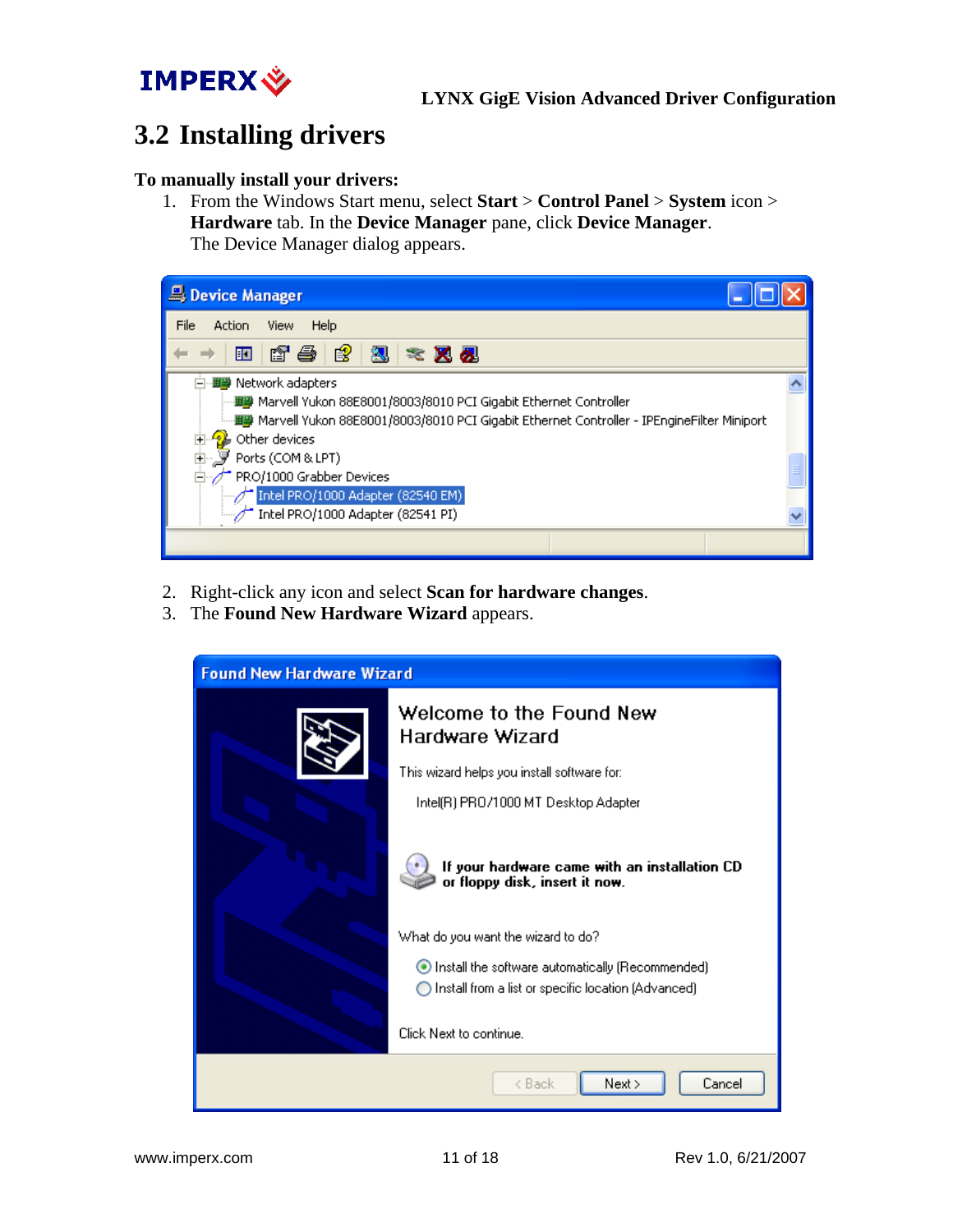<span id="page-11-0"></span>

- 1. Select **Install from a list or specific location (Advanced)** and click **Next**.
- 2. Select **Don't search. I will choose the driver to install.** and click **Next**.
- 3. Click **Have Disk**.

The **Install From Disk** dialog appears.

| <b>Install From Disk</b> |                                                                                                              |              |  |  |
|--------------------------|--------------------------------------------------------------------------------------------------------------|--------------|--|--|
|                          | Insert the manufacturer's installation disk, and then<br>make sure that the correct drive is selected below. | OΚ<br>Cancel |  |  |
|                          | Copy manufacturer's files from:<br>Ā٨<br>v                                                                   | Browse       |  |  |

4. Click **Browse**.

The **Locate File** dialog appears.

- 5. Select your file from among the drivers you found in "Finding available drivers" and click **Open**.
- 6. Proceed with the installation, accepting warnings as required. Your driver is now installed.

### **3.3 Uninstalling drivers**

If your network adapter has any drivers attached to it, you must uninstall them. The Windows Device Manager may display multiple entries for the same adapter; discerning multiple adapters can be confusing.

#### **To manually uninstall your drivers:**

2. From the Windows Start menu, select **Start** > **Control Panel** > **System** icon > **Hardware** tab. In the **Device Manager** pane, click **Device Manager**. The Device Manager dialog appears.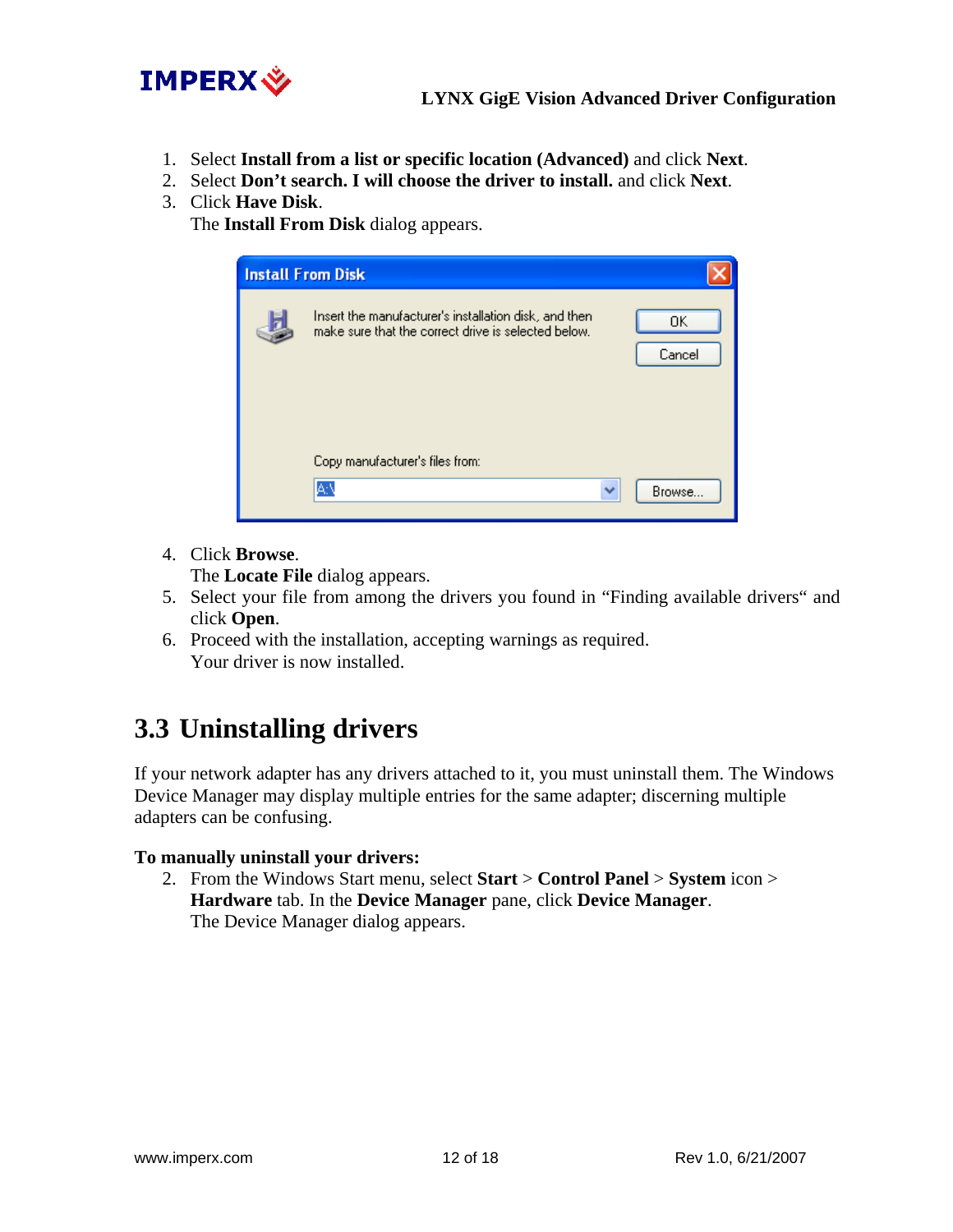



- 3. Right-click your network adapter and select **Uninstall**. Your network adapters may be listed under **Network adapters** or **PRO/1000 Grabber Devices**.
- 4. If warnings appear, allow the uninstall to proceed (i.e. click **OK**). Your driver is now uninstalled.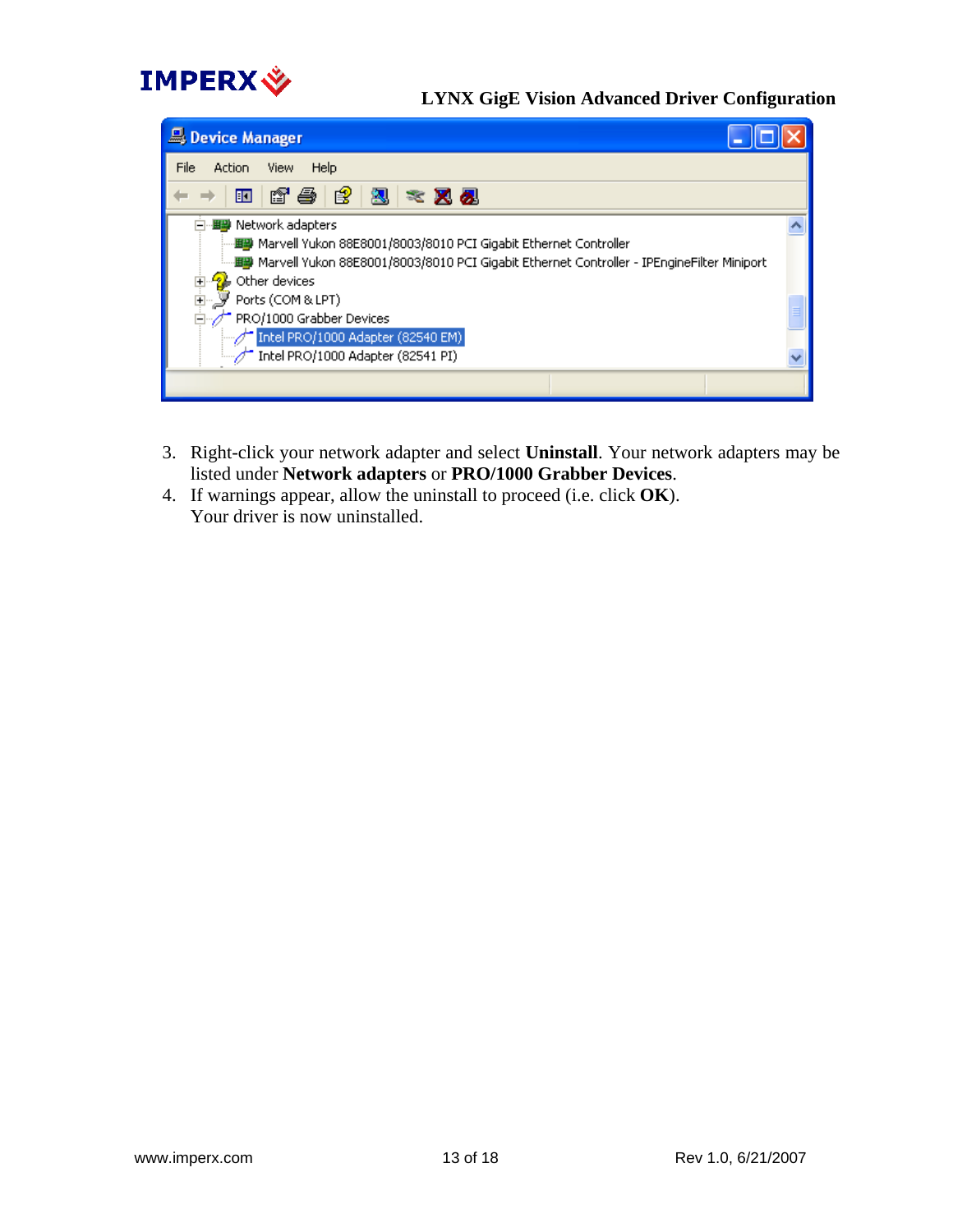<span id="page-13-0"></span>

## **4 Increasing available PC memory**

The iPORT High-Memory Driver gives your Lynx GEV NIC drivers access to much larger sections of PC memory than would otherwise be available using a 32-bit Windows system.

## **4.1 Understanding the iPORT High-Memory Driver**

#### **Without the iPORT High-Memory Driver**

A 32-bit Windows system allows a maximum 2 GB of memory per application. The allocation includes memory required for storing images.



### PC memory

Should your application crash, any images remaining in PC memory would be lost.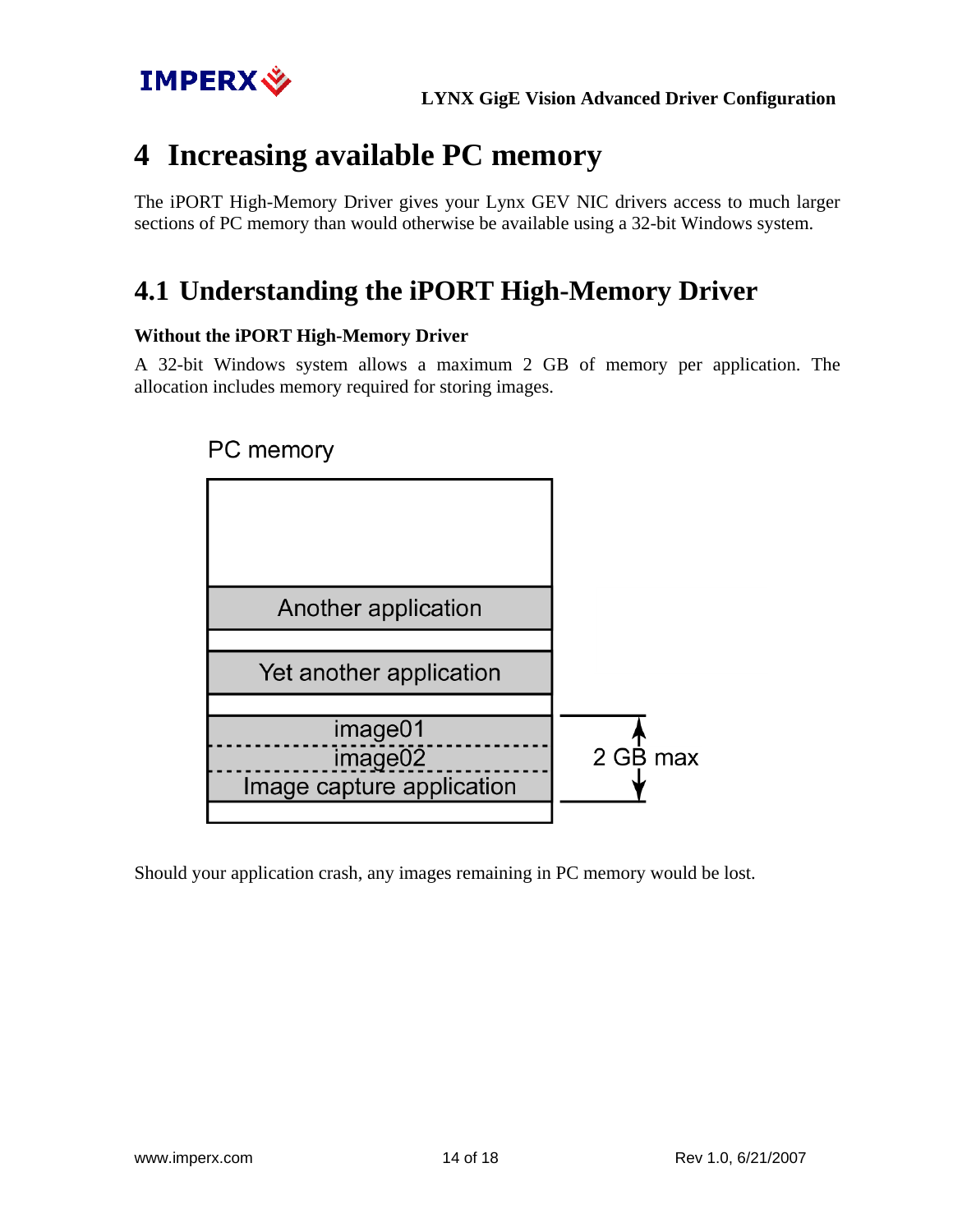

PC memory



### **With the iPORT High-Memory Driver**

The iPORT High-Memory Driver lets you store up to 64 GB of images separately from your application memory (see "Increasing physical memory with Intel processors" on page 16).



### PC memory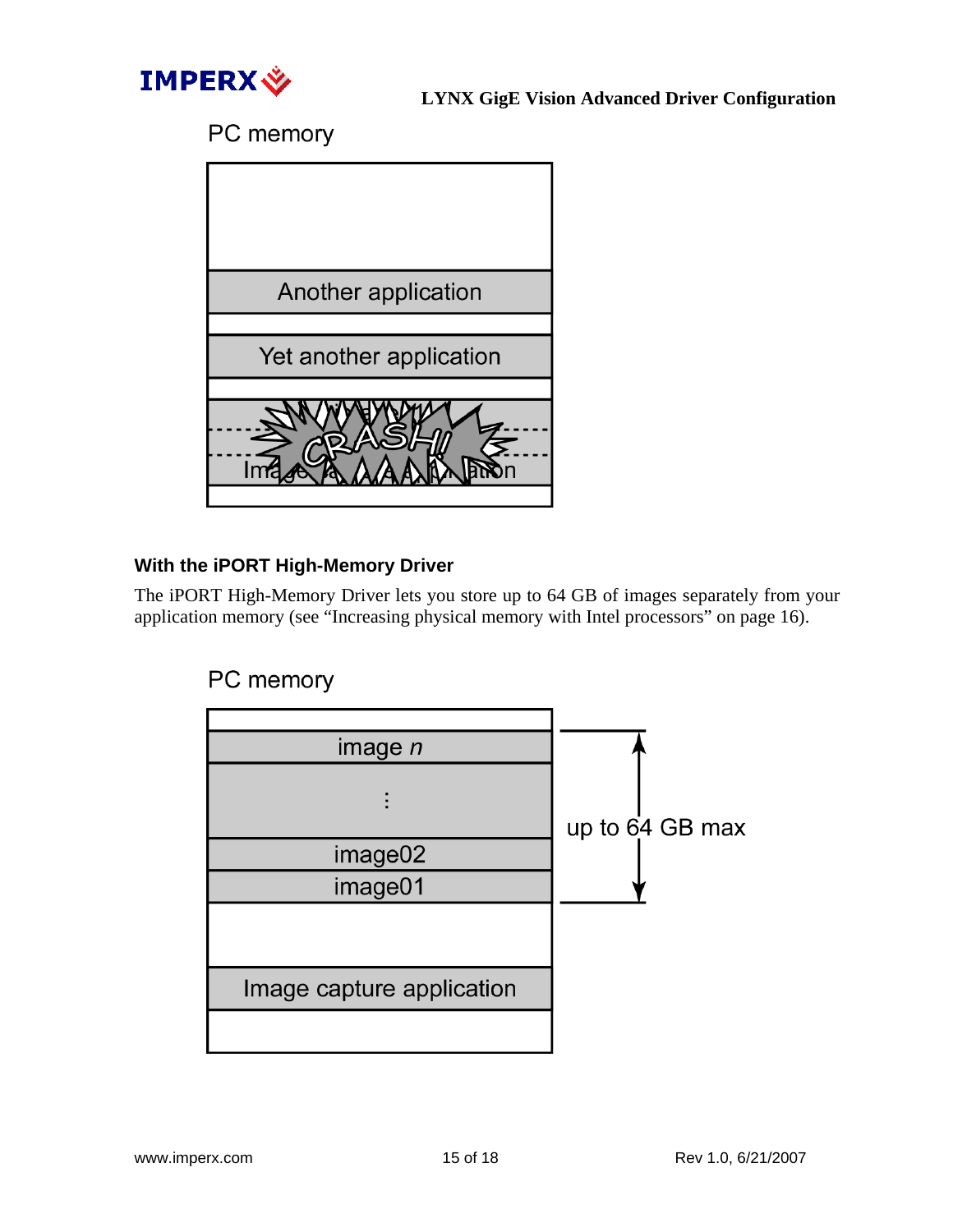<span id="page-15-0"></span>

With the iPORT High-Memory Driver, your images remain safely in memory even if your image-capture application crashes. You can access the images with a second application or by restarting the first.



### PC memory

### **4.2 Increasing physical memory with Intel processors**

If your PC uses an Intel CPU, you may be able to significantly increase the maximum amount of physical memory on your PC. Intel CPUs with IA-32 architecture can use Physical Addressing Extensions (PAE) to support up to 64 GB of physical memory

| <b>Operating system</b>         | <b>Maximum physical</b> | memory size     |  |
|---------------------------------|-------------------------|-----------------|--|
|                                 | <b>Without PAE</b>      | <b>With PAE</b> |  |
| Windows 2000                    | 4 GB                    | Not supported   |  |
| Windows 2000 Advanced server    | $4$ GB                  | 8 GB            |  |
| Windows 2000 Datacenter server  | $4$ GB                  | 32 GB           |  |
| Windows Server 2003, Enterprise | $4$ GB                  | 32 GB           |  |
| Edition                         |                         |                 |  |
| Windows Server 2003, Datacenter | $4$ GB                  | 64 GB           |  |
| Edition                         |                         |                 |  |
| Windows XP Professional         | 4 GB                    | Not supported   |  |

**Maximum memory size using the iPORT High-Memory Driver** 

#### **To enable PAE on an Intel CPU:**

1. Using Windows Notepad (or another text editor), open C:\boot.ini. If your boot files are in a location other than the C: drive, use that path.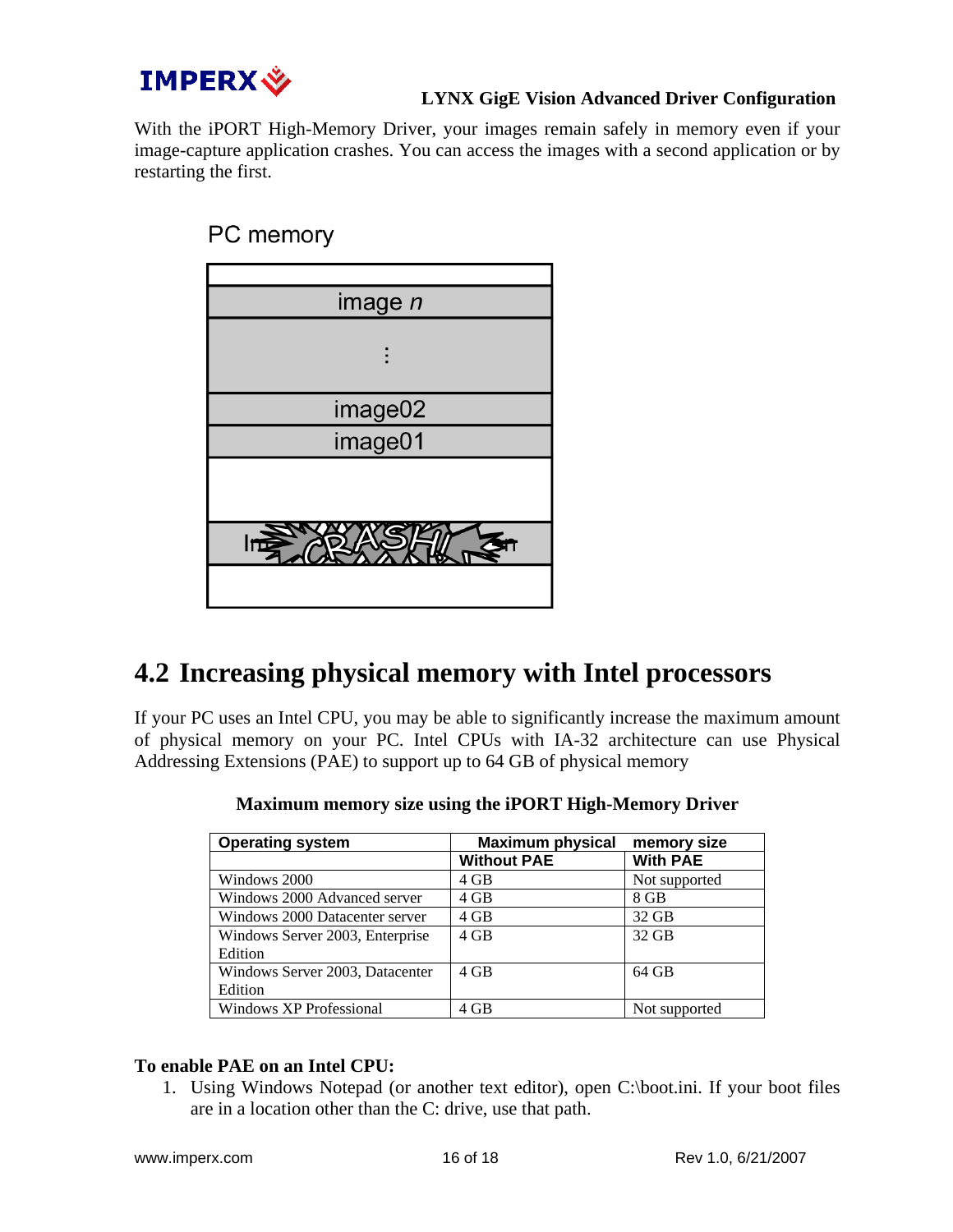<span id="page-16-0"></span>

Notepad opens the boot.ini file. (A sample boot.ini file for a Windows XP machine is shown below.)



- 2. Append the **/PAE** option to the line of code below **[operating systems]**.
- 3. Save the file.
- 4. Reboot your PC.

## **4.3 Allocating buffers with the SDK**

To use the iPORT High-Memory Driver through the iPORT SDK, see the CyBuffer and CyHighMemoryManager classes in the iPORT C++ SDK reference guide.

The maximum buffer size depends on your OS kernel and the fragmentation of your PCs virtual address space. The PC can usually allocate a buffer size of 100 Mb or less without difficulty. However, Windows has a **/3GB** boot option that reduces the kernel's virtual space and decreases the maximum buffer size. If the option is enabled on your PC, you may have trouble allocating buffers.

#### **To disable the /3GB boot option:**

Follow the directions for enabling PAE, however, instead of adding **/PAE**, remove the **/3GB** option.